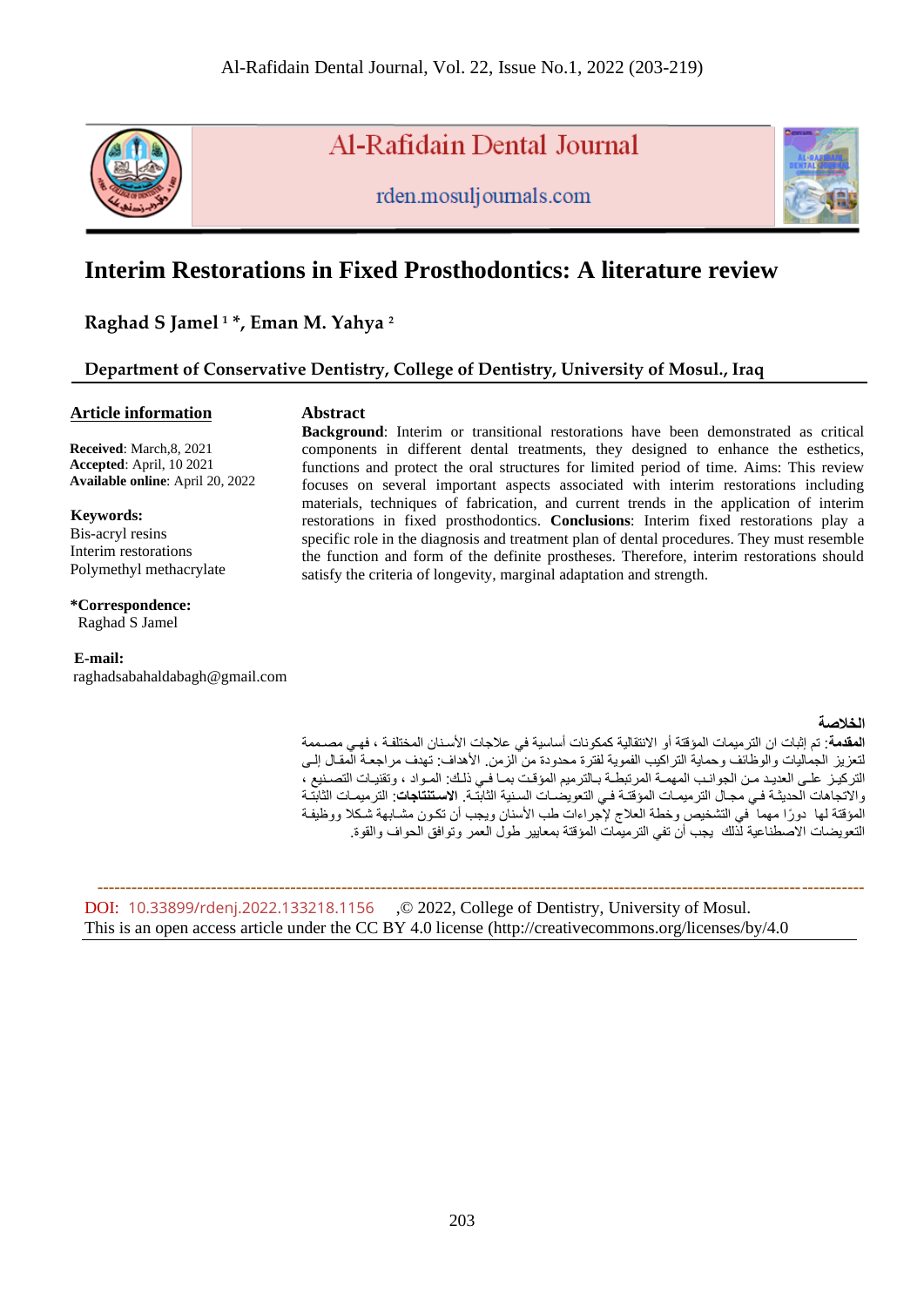# **INTRODUCTION**

 The term fixed interim, temporary, or transitional restorations are dental prostheses designed to promote function, esthetics, and stabilization for a limited time, after that, they are to be replaced by permanent dental prostheses. (1) The importance of interim prostheses becomes critical in full mouth rehabilitation. In these cases, multiple teeth are prepared and interim restorations typically needed for a long period to improve patient comfort and satisfaction. (2) The temporary treatment aids in protecting periodontal and pulpal tissues, preventing migration of the abutment teeth, maintaining the adequate occlusal scheme, and maxilla mandibular relationships. (3)

 The interim fixed restorations should satisfy many factors, which can be classified as biological, mechanical, and esthetic. Biological requirements include pulpal and periodontal protection, the interim restorations must seal the prepared tooth surface from the oral environment to prevent sensitivity of the pulp,  $(4)$  they must have proper contour, good marginal fitness, and smooth surfaces to facilitate plaque removal, particularly when the restoration margins are placed intrasecularly. <sup>(5)</sup> The interim restorations must maintain proper contact with adjacent and opposing teeth. Incorrect contact leads to supra-eruption and horizontal movements. In addition, they should provide a highly polished surface and perfect shade match to be pleasing to the patient. These factors are very important for the success of treatments. (6) The most common interim restorative materials are 1- polymethyl methacrylate (PMMA) resin, 2- polyethyl methacrylate (PEMA) resin, 3- polyvinyl methacrylate resin, 4-bis-acryl composite resin, and 5-visible light-cured urethane dimethacrylates. (7) Since the beginnings of interim materials in 1930, they have developed extremely from the first generation of acrylic resins and prefabricated crowns to bis-acryl composite resins and computer-aided design/computer-aided manufacturing (CAD/CAM) restorations. (8,9)

 There are several techniques for the fabrication of interim restorations: a direct technique which is performed directly on prepared teeth using a matrix. Indirect technique by making an impression of the prepared abutment teeth. An indirectdirect technique involves the fabrication of a preformed shell that is relined intraorally.<sup>(10)</sup>

 Interim restorations are important components in fixed prosthodontics, they provide a template for permanent restorations, preview future restorations, and promote the health of the periodontium and abutments, therefore this review focuses on several important aspects associated with interim fixed restorations including materials, techniques of fabrication, deficiencies of interim restorations and their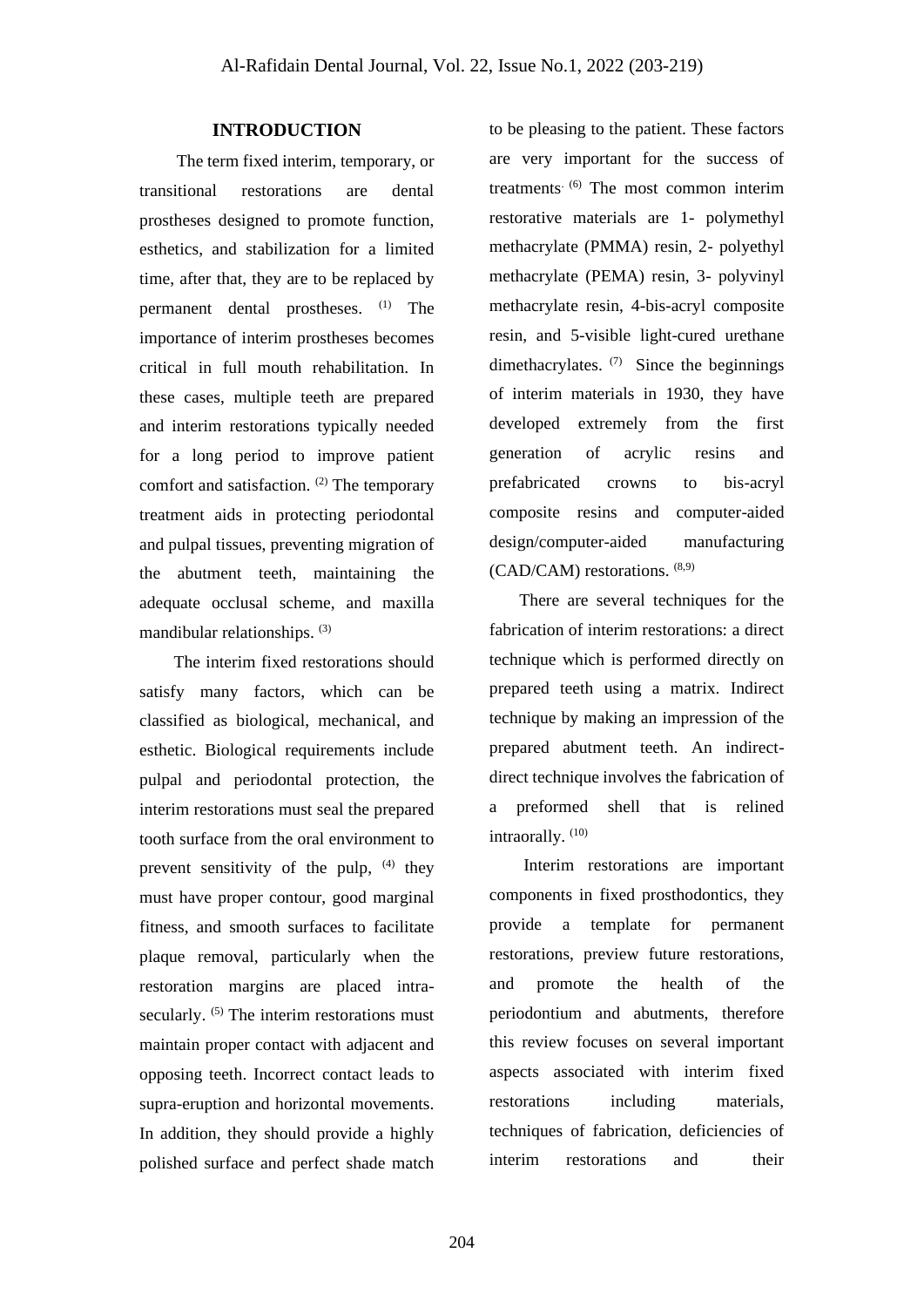management, and current trends in the application of interim restorations in fixed prosthodontics

Materials of interim fixed restorations

 There are no temporary restorative materials that can fulfill the requirements for each situation. Practitioners always select their products depending on factors such as marginal adaptability, strength, cost, effectiveness, esthetics, and ease of manipulation. <sup>(11)</sup> Generally, the choice of materials should be satisfying the requirements for the success of the treatment, as materials with the least polymerization shrinkage should be chosen for a direct technique. Alternatively, in the case of long-span prostheses is being produced, high strength is an important selection standard. However, a major problem still to be solved is dimensional instability during polymerization, which causes marginal discrepancy, especially when the direct procedure is used. (12)

 Aluminum, nickel-chromium, tinsilver, and polymethyl methacrylate (PMMA) acrylic resins were the first materials used as temporary crowns and bridges. PMMA is the most common material for both multiple-unit and singleunit interim restorations. They have been used since the 1930s. Their popularity may be due to acceptable esthetics, low cost, and good wear resistance. However, they have certain drawbacks including significant shrinkage, an objectionable

odor, discolor over time, and heat generation during polymerization. Polyethyl methacrylate PEMA is another acrylic resin used for interim restorations. Despite its numerous advantages of it such as less shrinkage, low cost, and less heat generation during polymerization than PMMA, they have some disadvantages such as less esthetics than other current resin materials, poor color stability, poor wear resistance, and objectionable odor. Epimines were introduced in 1968, they have relatively low heat generation, polymerization shrinkage, and the lowest pulpal irritability.  $(6, 13)$ 

 Over the last few decades, composite resins are commonly used as temporary restorative material like bis-acryl resin which is a hydrophobic material available as auto-polymerized, photopolymerized and dual polymerized. bis-acryl interim materials represent an improvement over acrylic resins because they generate less heat during polymerization, shrink less, minimize odor, have excellent esthetics, and can be polished on the chairside. Previous studies investigated the flexural strength, microhardness, marginal fit, and occlusion of different interim restorative materials. They found that bis-acryl composite resins were significantly superior to conventional PMMA and other light-cured composite resins owing to the differences in their compositions. Multifunctional monomers of bis-acryl resin (BISGMA or TEGDMA) promote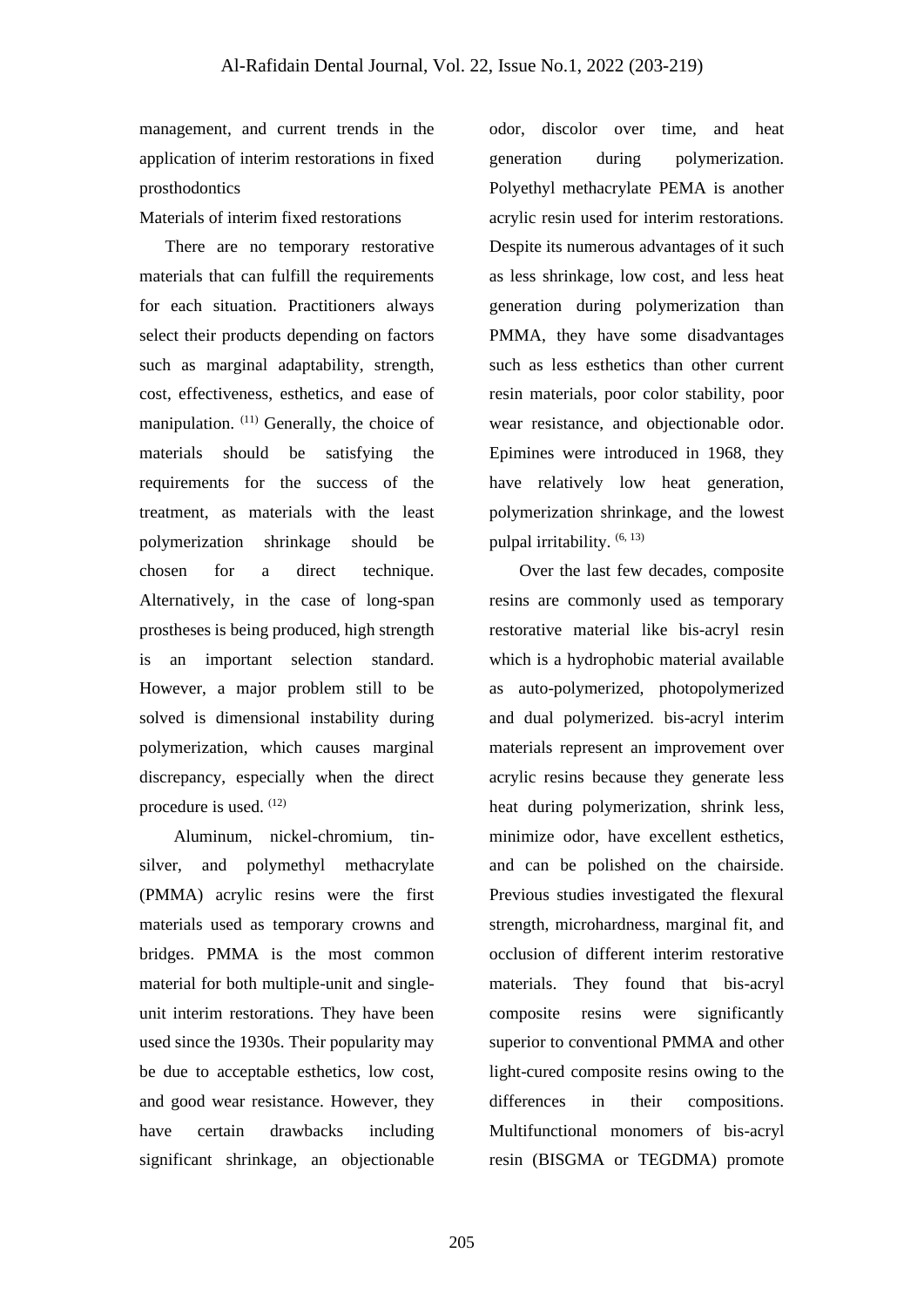the mechanical characteristics of a resin by cross-linking with other monomers. Moreover, the inorganic fillers may enhance flexural strength and microhardness. Therefore, they suggested the application of bis-acryl resins when high mechanical strength and long-term use of temporary restorations are required. (11, 14-16)

 Luxa-temp materials are interim composite materials available as auto polymerized and photopolymerized systems. Various modifications were made to this new trend: Luxatemp fluorescence, which has excellent esthetics and handling properties, Luxatemp Ultra with superior flexural strength by the addition of nanoparticles, and Luxatemp Solar, which is a photopolymerized material with suitable working time. (17)

 Tuff-temp plus is a rubberized resin. It is either an auto polymerized or photopolymerized system. Recently, rubberized urethane has been shown to provide high dimensional stability and impact resistance. This material exhibited little polymerization shrinkage and perfect marginal adaptation<sup>. (17, 18)</sup>

# **Types of interim fixed restorations**

Interim fixed restorations can be classified according to the fabrication methods as follows:

a- Preformed restorations are commercially preformed crowns that do not satisfy the requirements of the interim restorations because most of them need some modification (occlusal adjustment, axial recontouring, and internal relief). Materials from which performed restorations are made from cellulose acetate, polycarbonate, aluminum, nickelchromium, and tin-silver (Figure1).



**Figure1. A,** preformed anterior crowns: (left) polycarbonate and (right) cellulose acetate. **B,** preformed posterior crowns: (left) aluminum non anatomic shell, (middle) aluminum anatomic, and (right) tin-silver anatomic. (6)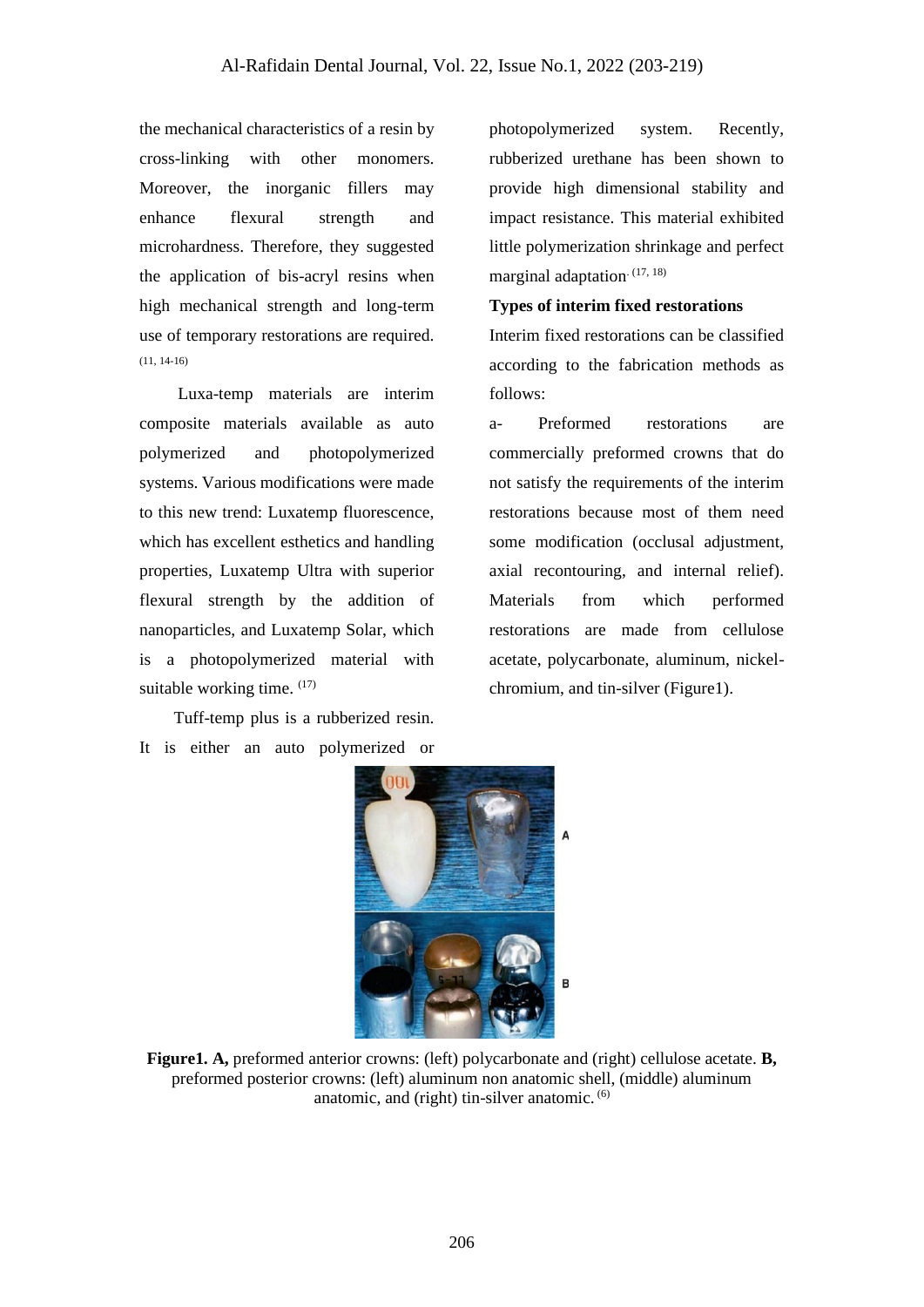Polycarbonate resins are the most commonly used performed restorations. (19) They combine polycarbonate plastic material and micro glass fibers. This material possesses a high wear resistance, impact strength, and hardness. Preformed restorations are limited for use as a single restoration because they are not suitable to use as pontics for fixed partial dentures. (20)

b) Custom-made restorations are a negative reproduction of the patient's teeth before preparation. They can be obtained directly with any impression materials such as irreversible hydrocolloids or

silicone. The disadvantages of this method are that it involves additional lab procedures and is time-consuming. (6)

 Custom-made interim restorations can be classified based on fabrication techniques into (a) Indirect technique (b) Direct technique (c) Direct – indirect technique. The indirect procedure included taking an impression of the prepared abutment teeth and pouring in quicksetting gypsum products or polyvinyl siloxane. Interim restorations are fabricated outside the patient's mouth (Figure2).



 **(A) (B) Figure** 2. Indirect technique: **A**, an alginate impression is external surface form (ESF); plaster cast, tissue surface form (TSF). **B**, a silicone impression is ESF; a plaster cast, TSF.(6)

 This procedure has some advantages superior to the direct technique because there is no touch between the free monomer and the gingiva or prepared abutment teeth, which could cause tissue injury or sensitization. The prepared teeth are not subjected to heat generated from the polymerization of the resins.  $(21)$  The marginal fit of indirectly designed interim restorations is significantly better than

restorations that have been removed from the patient' s mouth before becoming rigid. (22) . The direct procedure includes the use of a mold which is applied intra-orally to the prepared abutment teeth. The interim materials are mixed and filled in to the mold which seated directly over the prepared abutment teeth and allowed to polymerize. After that the mold remove from the patient's mouth and the interim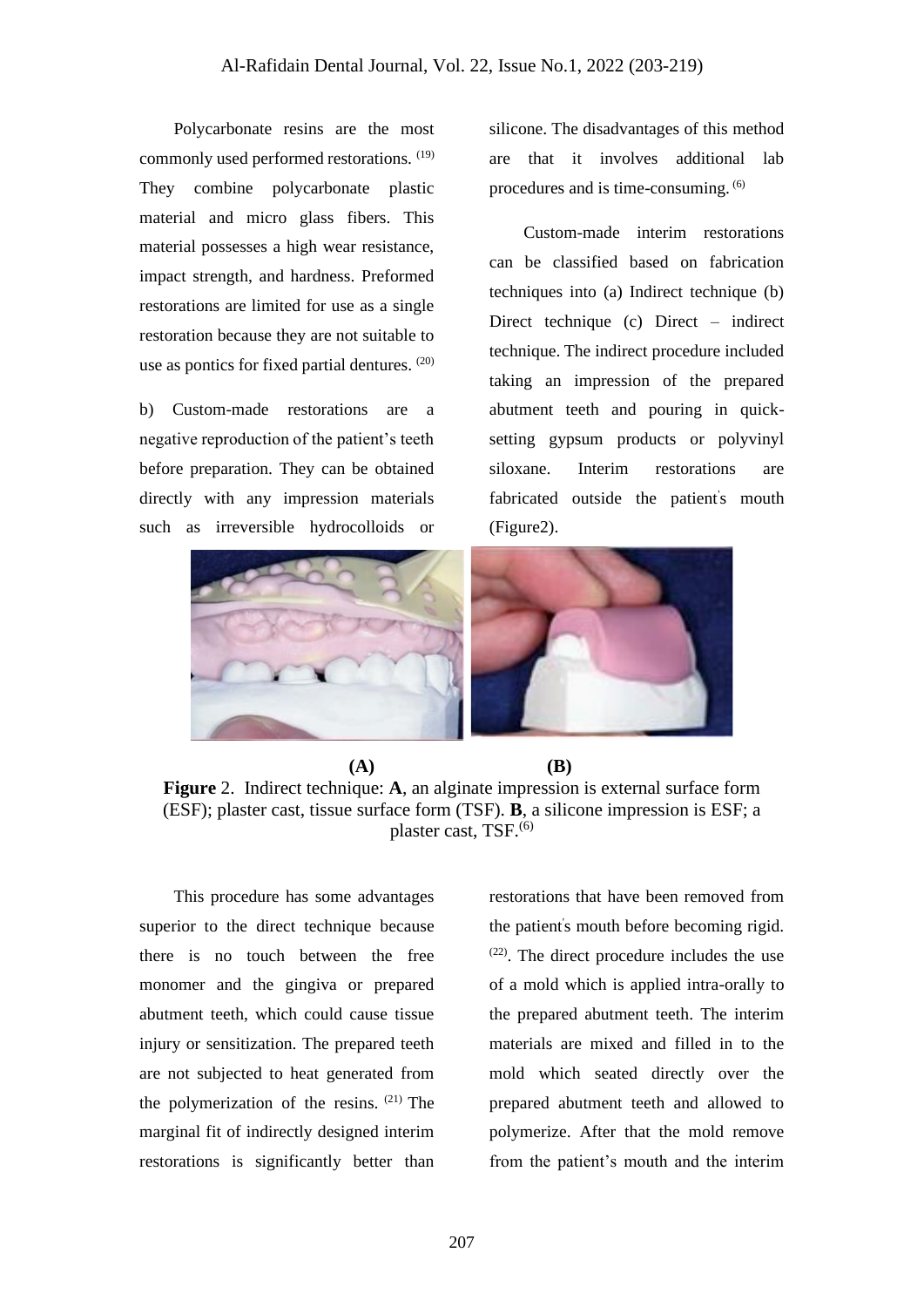restoration should be well trimmed and polished to avoid any excess. In the direct procedure, the gingival tissues and prepared abutment teeth represent the

tissue surface form (TSF). While, external surface form (ESF) may be made from custom or preformed mold (Figure 3).



**(A) (B) Figure 3**. Direct technique: **A**, a preformed shell is is external surface form (ESF); the patient, tissue surface form (TSF). **B**, a wax impression is ESF; the patient, TSF. (6)

 The advantage of direct- technique is that it is the most efficient procedure saving the materials and time by eliminating the transitional labratory steps. The significant disadvantages of direct techniques include tissue trauma from the polymerizing resins, marginal inaccuracy, saliva contamination, and insufficient access and visibility. (6)

 In the indirect-direct procedure, the indirect part produces a "custom-made ESF" similar to a preformed polycarbonate crowns. In most situations, the practitioners use a custom-made (ESF) and a diagnostic cast with intentionally underprepared diagnostic preparations as

(TSF). A custom-made (ESF) which produced from thermoplastic sheets, that adapted and heated to a stone cast with air pressure or vacuum while the materials are still pliable. This technique produces a transparent ESF with thin walls, which is advantageous in the direct-technique due to its minimum interference with the occlusion. However, the thinness of the material may be a disadvantage in the direct technique, and so care must be taken when remove it from the patient's mouth. After tooth preparation, the resulting shell is lined with resin (the prepared teeth serving as the TSF). This step is the direct part of the procedure (Figure 4).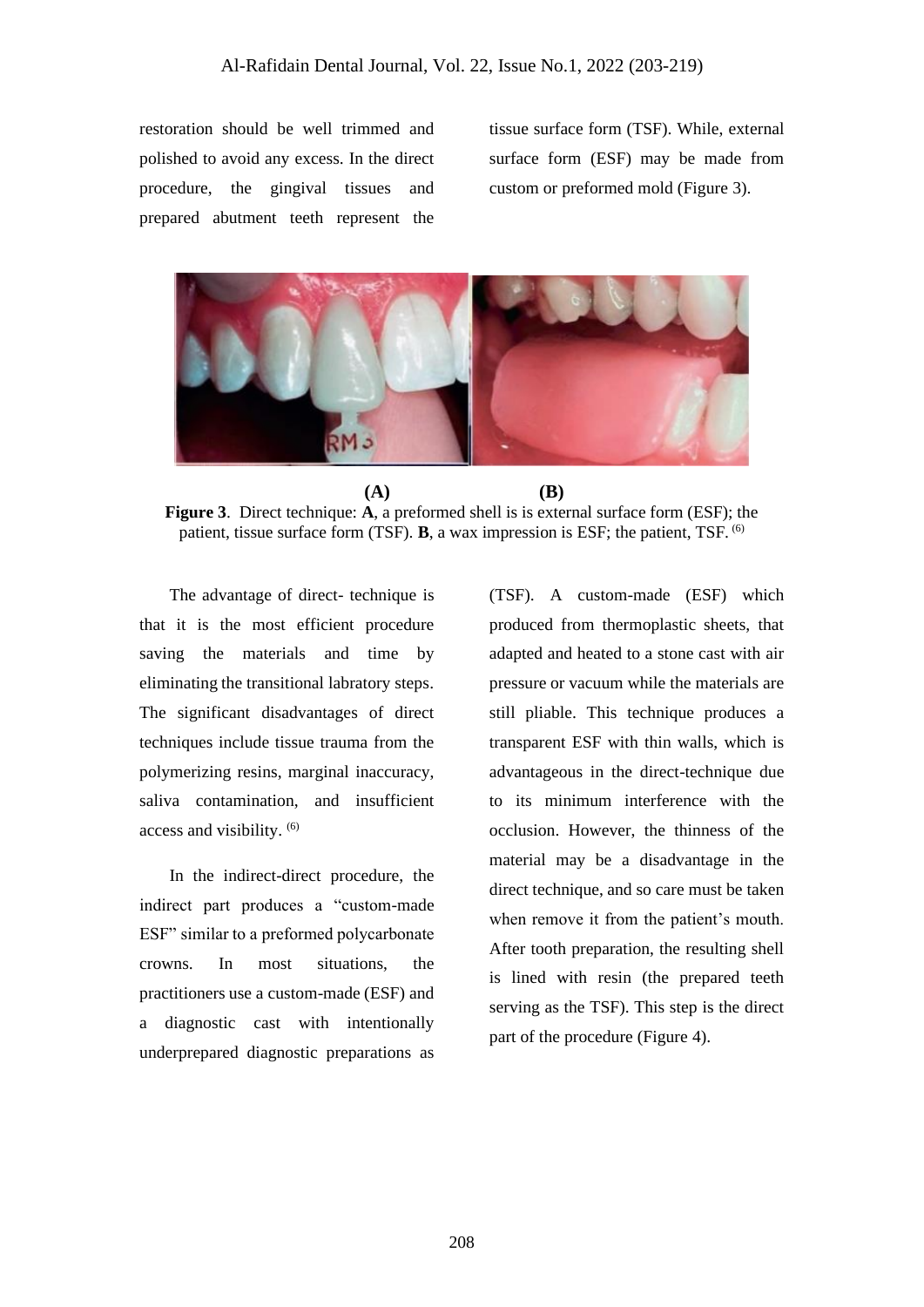

**(A) (B)**

**Figure 4**. In direct- direct technique: **A**, an acetate sheet is external surface form (ESF); the patient, tissue surface form (TSF). **B**, a three-unit fixed prosthesis shell which fabricate indirectly is ESF; the patient, TSF. (6)

 This procedure exhibits significant benefits as less chair-side time is required because most of the steps have been fabricated before the patient's visit. Also, it decreases heat generation due to the little number of resins that polymerize in contact with the prepared abutment teeth and contact between the soft tissues and resin monomers is minimized compared with the direct procedures.  $(6,7)$ 

# **Deficiencies of Interim Fixed Restorations and their Management**

### **-Marginal Inaccuracy**

 Interim restorations must have accurate marginal adaptation to the finishing line of the prepared abutment teeth to maintain the pulp from chemical, thermal, and bacterial insults. The most important factor related to the clinical behavior of dental prostheses is the marginal fit. Manufactured imperfections associated with marginal fit may result from bad manufacturing processes and/or the materials of choice. Marginal

inaccuracy may create a gap, leading to biological or technical complications.  $(23, 2)$ 24) Dimensional shrinkage is the most common cause of marginal inaccuracy. It has been demonstrated that the volumetric polymerization shrinkage for polymethyl methacrylate is 6% compared with 1-4% for composite resins. Also, the marginal discrepancy is associated with the chosen techniques. Indirect procedures provide better improvements in marginal fitness than direct procedures. Other factors affecting the marginal fit are temperature changes, moisture environment of the oral cavity, and occlusal forces during prolonged intraoral use. In this situation, relining is recommended to minimize the resulting marginal gaps and compensate for the polymerization shrinkage of the resin. (25,26)

#### **-Fractures**

 Fractures of interim restorations may occur during removal from the mouth, construction, trimming, and/or function.  $(27)$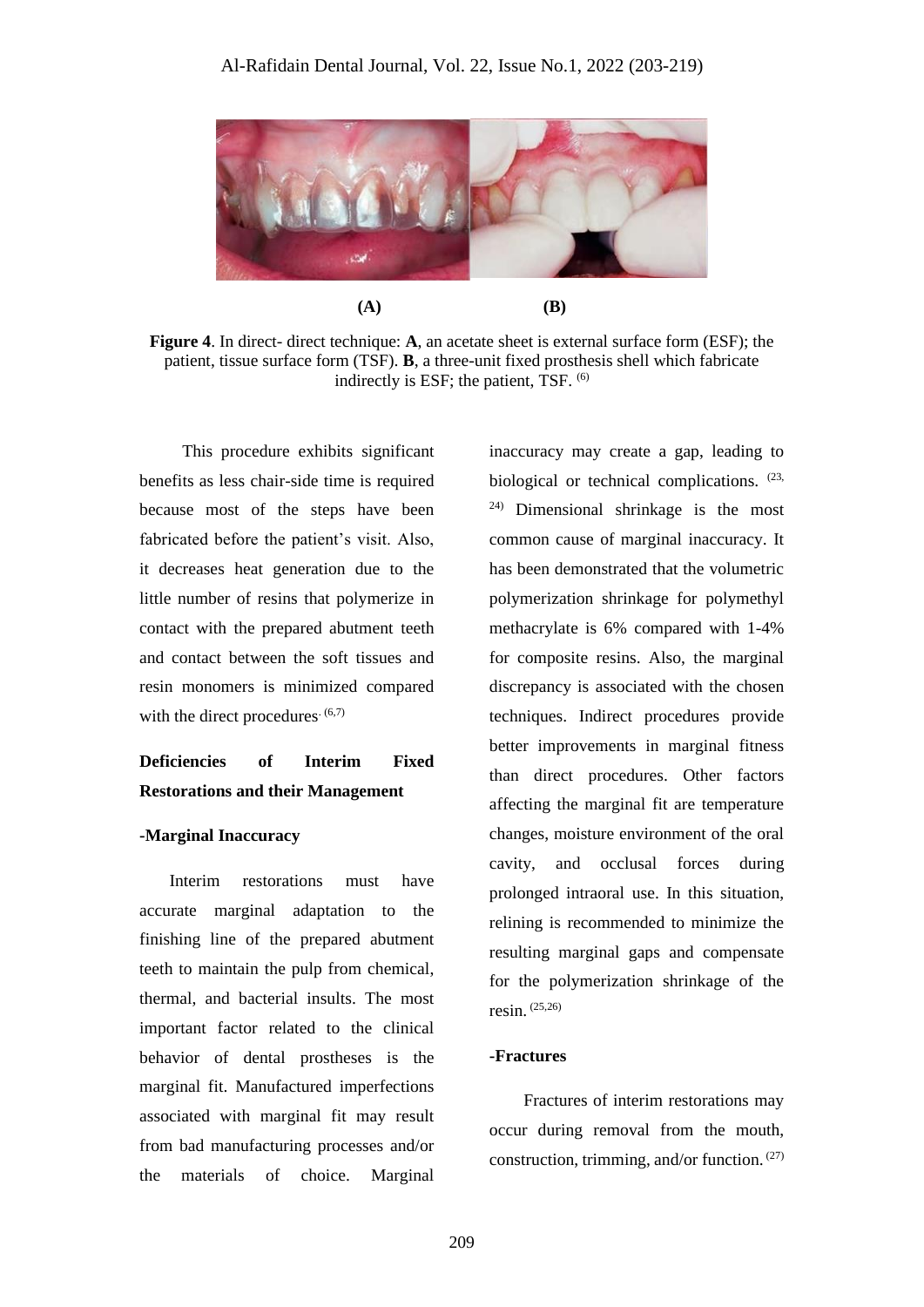Fractures usually exist as a result of a crack propagating from a surface fault, due to inappropriate impact strength, transverse strength, and/or fatigue resistance. Additionally, fractures are caused by water sorption, solubility, and aging because absorbed water acts as a plasticizer and decreases the strength of the resins.(3,28,29) Stress concentration during parafunctional or functional activities also leads to fractures particularly, in a connector of long-span transitional restorations. Moreover, minimum tooth reduction results in a thin restoration that is mostly exposed to fracture.<sup>(30)</sup> The best method to minimize the probability of fracture is the selection of appropriate materials depending on their behavior in the oral environment during subject to fatigue, aging, and water sorption.<sup>(31)</sup>

## **-Improper External Contour**

 Adding material to obtain the desired morphology and contact with opposing and adjacent teeth is always necessary. The proper shaping of the external contour provides occlusal and proximal stability until the treatment plan is completed. Alterations to the external contour of interim restorations can also be needed after tooth extractions or surgical alteration. (3,32)

 Correction of some deficiencies requires either the use of the same materials or different materials. The

compatibility may affect the total success of bonding between the correcting and interim materials. (3) The most common repair materials used are autopolymerized acrylic resins that have the ability to rebuild the defects, providing easy and fast manipulation but, the use of these materials are also related to considerable polymerization shrinkage, short working time, unpleasant odor, and a heat generation during polymerization.<sup>(33)</sup> Bisacryl composite resin is a new repair material which becomes significantly popular during the past decade because of its low exothermic reaction, ease of application, and minimal shrinkage. More recently, photopolymerized flowable composite resins have been recommended as intraoral repair materials. These materials display many advantages including, ease of use, availability in different shades, viscosities, easy manipulation, adequate working time, excellent marginal accuracy, and low polymerization shrinkage. (3,34)

# **Current Trends in Interim Fixed Restorations**

 Several efforts have been made to progress the mechanical and physical properties of temporary crown and bridge materials. Some studies have recommended the incorporation of fibers into the resins for reinforcement. Other studies reinforced the resins with different metal oxide nanoparticles and the most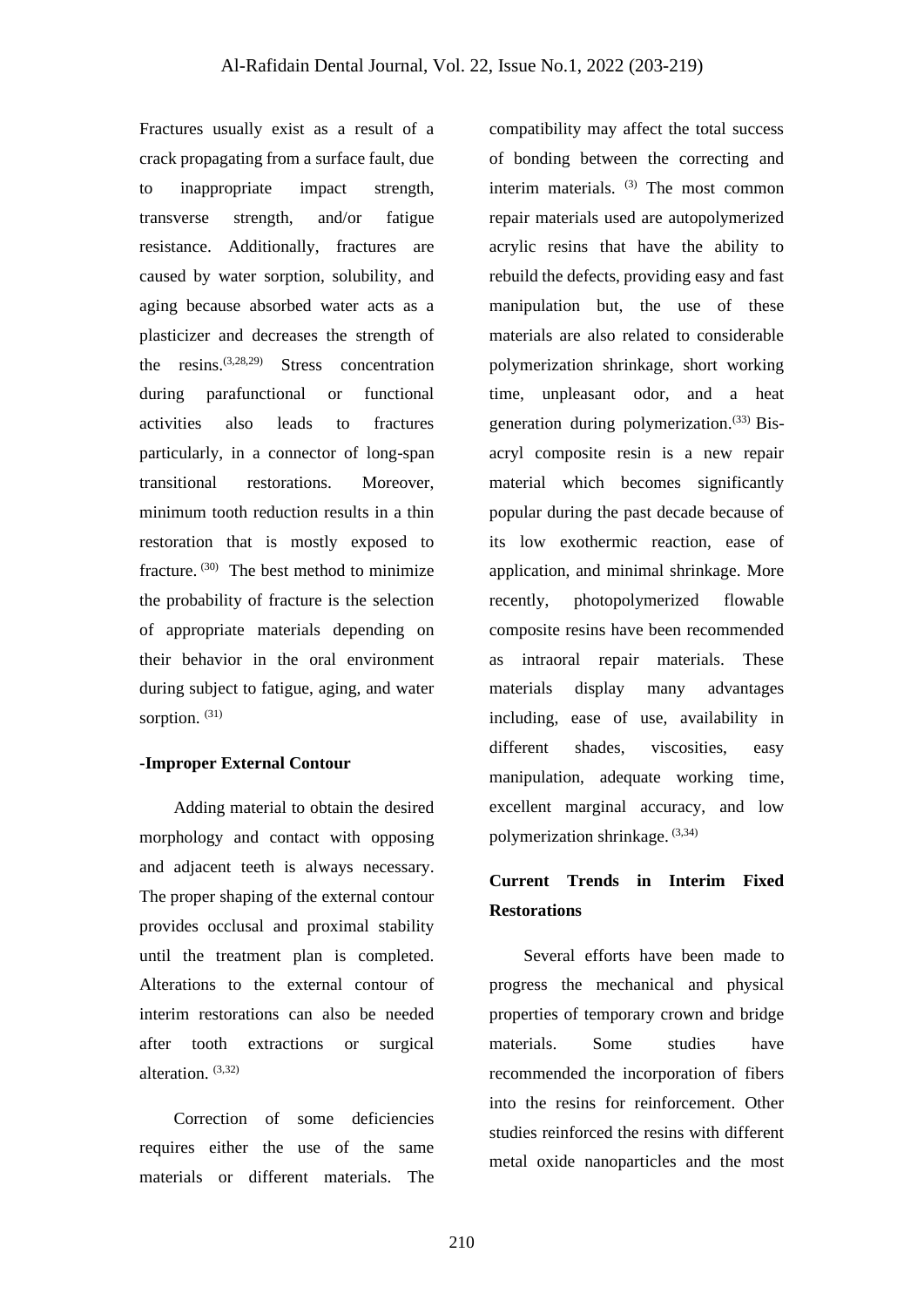recent method is the exploitation of (CAD/CAM) technology. (35,36)

# **-Fiber-reinforced interim fixed restorations**

 Fiber-reinforced fixed prostheses contain a fiber-reinforced composite substructure veneered with certain composite materials. The substructures provide good mechanical properties such as strength, and the veneers exhibit good physical and esthetic properties. They are considered the best solution when longerterm interim restorations are required due to their good mechanical properties. $(3)$ Fiber-reinforced temporary materials are classified depending on the following characteristics: fiber orientation, type of fibers, and whether the fibers impregnate in the resins. The fiber orientation includes braided, unidirectional, and woven patterns. Different fiber orientations exhibit different mechanical and handling properties. Unidirectional orientated glass fibers exhibit better flexural and handling properties than other fibers. (29,37)

 The most common fibers used in dentistry are polyethylene, carbon, and glass fibers. Polyethylene fibers can improve the mechanical properties of PMMA and bis-acrylic interim materials. Ultra-High molecular weight polyethylene fibers exhibit excellent ductility, esthetic, color, and biocompatibility. (38) Carbon fibers effectively enhance transverse strength, fatigue resistance, and impact strength of PMMA resins, but it also shows unsatisfactory aesthetics and toxicity. Impregnation of the fibers using the saline coupling agent for methacrylates and bonding agents for bis-acryl resins provide superior adhesion of the different fibers to the resin matrix.  $(3,29)$  Previous studies demonstrated that the fiberreinforced PMMA and PEMA fixed prostheses with longer spans exhibited excellent reinforcement effects. However, some studies have explained that the addition of fibers to acrylic resins may cause tissue irritation and bad adhesion of the fibers to the resins.(35)

# **-Nanoparticles Reinforced Interim Fixed Restorations**

 Nanotechnology which is developed the last time has a distinctive role in the progress of fixed prosthodontics. Nanomaterials such as aluminum oxide, titanium oxide, and zirconium oxide have favorable properties making them acceptable to improve the properties of interim fixed restorations. (9,39-41) Nanoparticles or nanofillers can be added to the resins either as surface-modified or unmodified particles. Although numerous studies have concluded that the modified nanoparticles have favorable effects of a silane coupling agent.  $(42)$  other studies have reported that unmodified nanoparticles also significantly improve the characteristics of acrylic resins. Unfortunately, the surface treatment of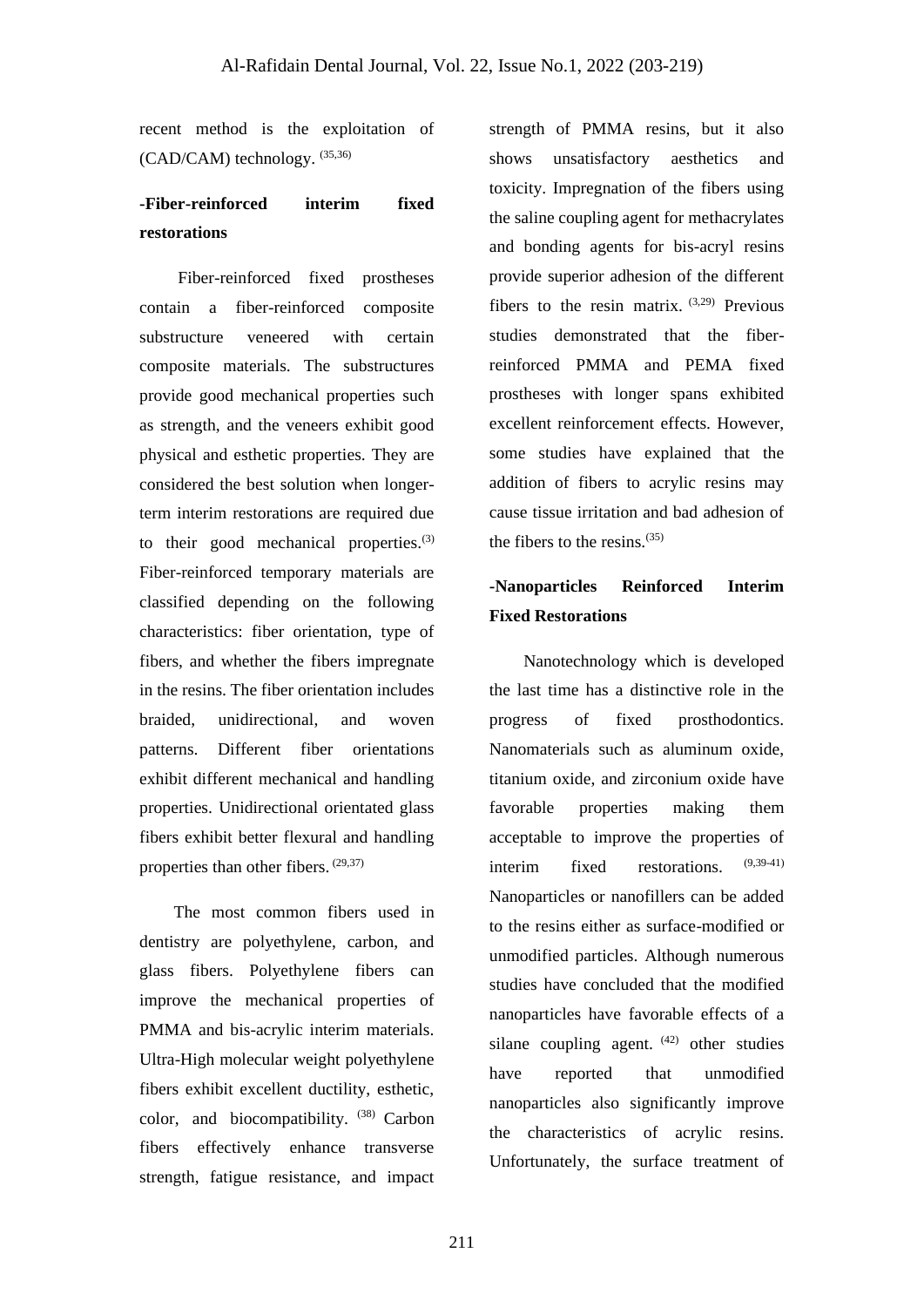nanofillers is expensive, requires additional facilities, and is timeconsuming. (43)

Currently, nano zirconia  $(ZrO<sub>2</sub>)$  has been widely used as a nanofiller to reinforce dental materials because it exhibits desirable characteristics such as biocompatibility, and high hardness. The improvement of hardness using  $ZrO<sub>2</sub>$ nanofillers may be due to their strong ionic interatomic bonding. The white color of nano zirconia is expected to have a negligible effect on the appearance of dental materials. (35,43) Several researchers studied the effect of different concentrations of zirconium oxide  $(ZrO<sub>2</sub>)$ on flexural strength, fracture toughness, and the hardness of acrylic resins. They showed that depending on the kind of acrylic resins, the concentration and size of fillers (macro, micro, or nano) used to reinforce the resins, there was either improvement or no remarkable effect on these mechanical properties. (35,42,43)

 Today, some techniques were introduced to improve the characteristics of interim materials like mixing of different reinforcing materials by one of the following procedures: incorporation of a mixture of more than one kind of fibers, the addition of different metal oxides and ceramics, combination of ceramic fillers, or incorporation of both fibers and metal oxides to the resins.(44,45) Some researchers proved that the incorporation of nano $ZrO<sub>2</sub>$  and fibers together can improve the impact strength and flexural strength of polymethyl methacrylate compared to incorporating them separately. In addition, they suggested modifying the surface of nanoparticles and fibers with a coupling agent to obtain a superior distribution of particles in the material and improve the adhesion of the fillers to the matrix. (44,46)

 Chowdhury et al. in 2021 explained that the addition of titanium oxide and zirconium oxide nanofillers may improve the mechanical properties of PMMA, but also increase surface roughness leading to more sites of microbial adhesion to the restoration. (47)

## **-Digital interim fixed restorations**

 Computer-aided design/computeraided manufacturing (CAD-CAM) is a recent trend in the fabrication of interim fixed restorations which give more attention to anatomic details. These restorations are fabricated from dense block/discs with extremely reduced porosity and shrinkage compared to conventional materials (Figure 5). The potential benefits of CAD/CAM technology have become widely accepted for the generation of promising strategies to treat difficult clinical situations that necessitate the use of temporary restorations, such as the need for large reconstructions, evaluating the problems of occlusion in the presence of a temporomandibular disorder, a planned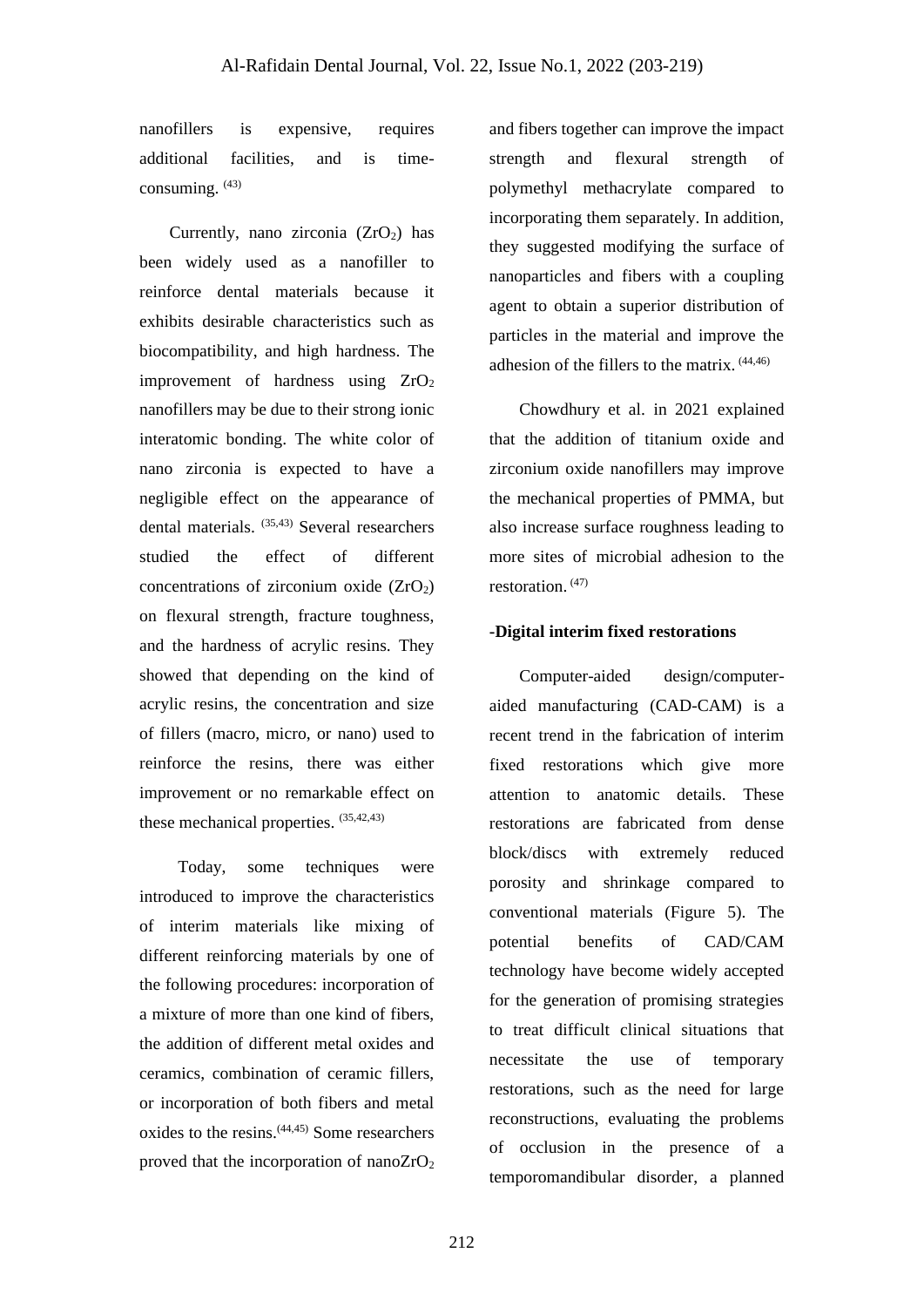change in the vertical dimension, and the period of healing of implant or pontic sites. The patient can digitally evaluate

appearance, function, and comfort before the fabrication of the definitive restoration.<sup>(6,9)</sup>



Figure 5. CAD/CAM interim fixed restorations milled from a resin disc. <sup>(6)</sup>

 The tissue surface form (TSF) consists of a three-dimensional virtual image of the prepared tooth, while the external tissue form (ESF) consists of one of the following: a three-dimensional virtual image of the tooth before preparation, a scan of a preoperative diagnostic waxing, or a virtual form proposal generated by computer. The digital information is usually sent to a

milling machine during the time of tooth preparation. TSF and ESF were milled from dense discs/blocks of resins. Thus, there is no requirement for analog representations of ESF and TSF. Commonly used materials for CAD/CAM interim fixed restorations include CAD/CAM polymethyl methacrylate (Figure 6) and composite resins.  $(6)$ 



Figure 6. Maxillary three-unit fixed prosthesis milled from polymethyl methacrylate as an interim restoration. (6)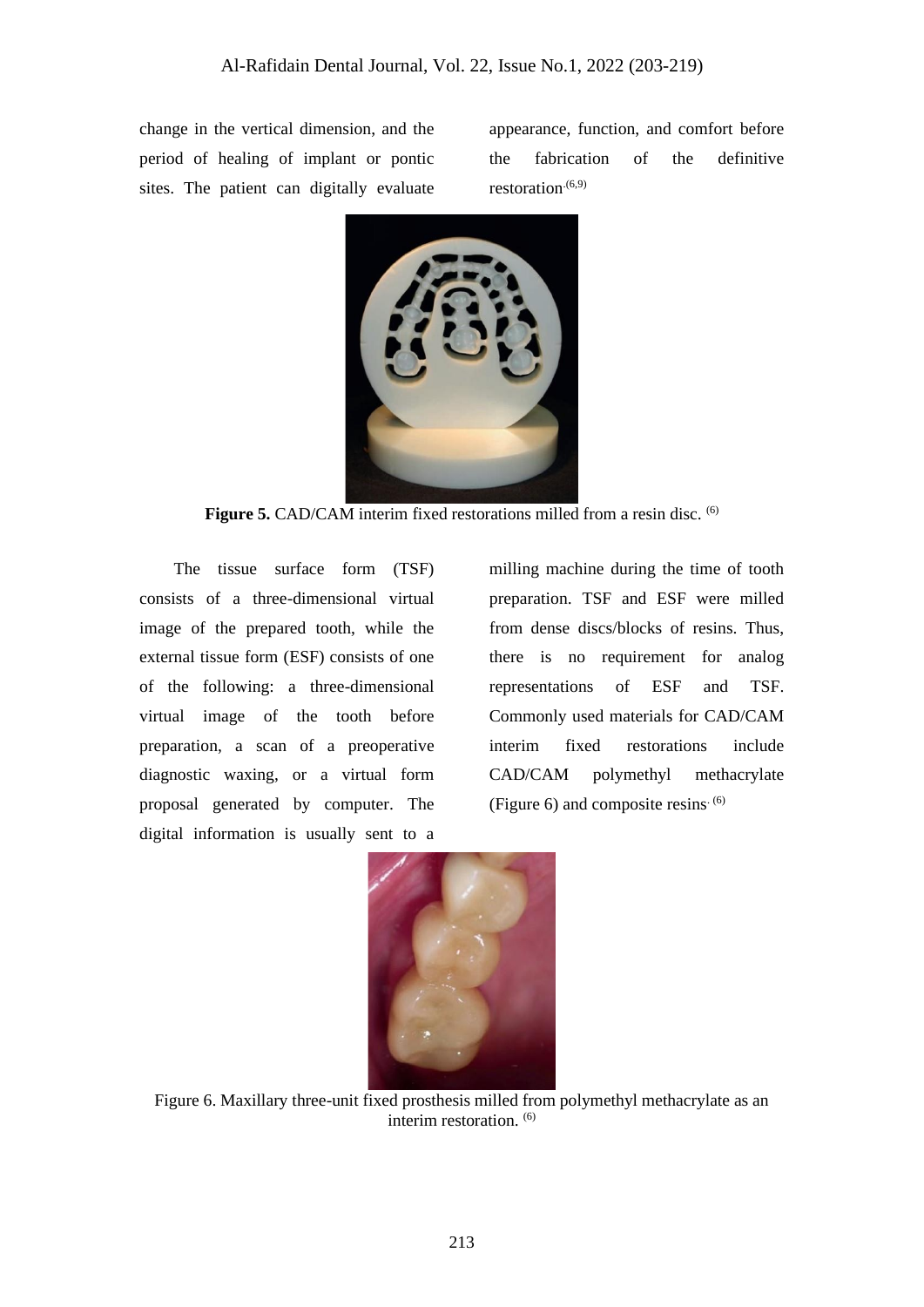The CAD/CAM process decreases the patient's exposure to monomers because the commercially available discs from which temporary restorations are milled include only approximately 1%residual monomers. They are more accurate and have better mechanical properties for clinical use than conventional restorations.  $(48)$  Digital production of the restorations is that the data files may be used to mill the definitive restorations if the prepared abutments and tissue contours have not been altered. CAD/CAM technologies also allow the production of multiple-unit PMMA or composite prostheses. Diagnostic tooth preparations or diagnostic wax-up are provided to the laboratory, where digital design software is used to virtually prepare the tooth with a margin near the gingival margin or design the external contours, or both. (6, 18,49)

 Other benefits related to CAD/CAM interim restorations are no laboratory work needed, efficient, no polymerization shrinkage, can be bonded to the tooth structure, lowest residual monomer, more wear resistance, and no air inhibited layer. Additionally, definitive restorations can be milled exactly in duplicates of interim. The potential disadvantages of CAD/CAM restorations are the internal adjustment that may be required before relining; some blanks are mono-color and digital impressions and in-office mills are required. In-office mills usually require additional software and a modified coolant

filler system to avoid blocking of the cooling system caused by ground polymer particles. (6,50)

 With the development of dental technology, new materials and techniques have been introduced, one of these techniques is three-dimensional (3D) additive printers. (51-53) This new techniqueallows the gaining of prostheses with different materials at a suitable cost and with no loss of materials linked to the milling process. In resinous materials, this method allows the three-dimensional impression of prostheses as a part of a chair-side concept during the same appointment.(53,54) Revilla-León et al. in 2020 reported that (3D) printing technique manufactured interim restorations have significant chemical composition variations and appropriate mechanical properties for clinical use compared to other traditional interim restorations.(55)

 Digital light processing (DLP) is a (3D) printing system that depends on using of a digital light projection source (highpower LED). The layers were illuminated by a light obtained from a digital micromirror device. Each mirror identifies a pixel of the projected images, curing the total resin layer at once (56) DLP technology uses several resin and monomer systems, such as UV-curable hybrid resin or light-curing multi-phase polymers.(53) Some studies have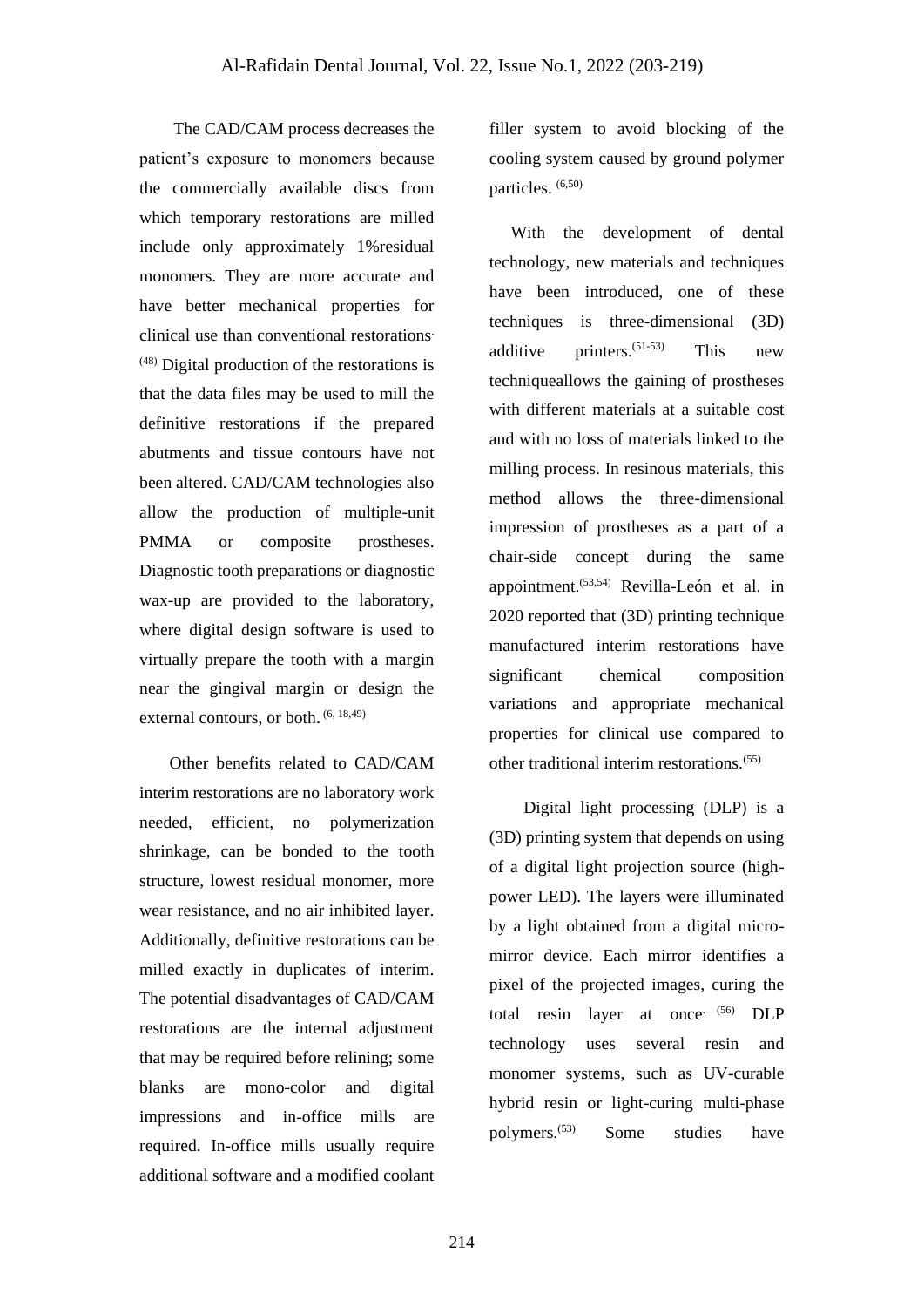investigated the marginal and internal accuracy of various resin interim fixed partial dentures using (3D) printed (DLP) and milled technology. They denoted that (3D) printed prostheses had smaller internal gaps than the milled prostheses, as well as the marginal accuracy of the (3D), printed resin prostheses was clinically acceptable. Molinero-Mourelle et al. in 2020 assessed the marginal fit of some resin materials for interim three-unit fixed partial dentures. They concluded that methacrylate oligomer phosphine oxide curable resin interim restorations were made using the DLP (3D) printing system provided marginal fitness within the clinically acceptable limits. (53)

## **CONCLUSION**

 Interim fixed restorations are critical components of dental treatment. They act as an esthetic and functional try-in and provide the clinicians with valuable diagnostic information. The success of fixed prosthodontics usually depends on the precision with which the interim restorations are designed and fabricated. Although they are usually meant for a short period and then discarded, they should be accurately fabricated using the most current techniques and materials to enhance their longevity and maintain the health of teeth and periodontal tissue.

## **REFERENCES**

1. Ferro KJ, Morgano SM, Driscoll CF, Freilich MA, Guckes AD, Knoernschild

KL, McGarry TJ. Glossary of Prosthodontic Terms. *J Prosthet Dent.* 2005; 94:10-92.

2. Al Jabbari YS, Al-Rasheed A, Smith JW, Iacopino AM. An indirect technique for assuring simplicity and marginal integrity of provisional restorations during full mouth rehabilitation. *Saudi Dent J.* 2013; 25(1):39-42.

3. Patras M, Naka O, Doukoudakis S, Pissiotis A. Management of Provisional Restorations' Deficiencies: A Literature Review. *J Esthet Restor Dent.* 2012; 24(1):26-38.

4. Seltzer S, Bender IB. The dental pulp; biologic considerations in dental procedures. 3rd ed. Philadelphia, Lippincott; 1984: 191-201.

5. Larato DC. The effect of crown margin extension on gingival inflammation. *J South Calif Dent Assoc.* 1969; 37(11):476- 478.

6. Gegauff AG, Holloway JA. Interim Fixed Restorations. In: Rosenthiel SF, Land MF, Fujimoto J. Contemporary Fixed Prosthodontics.  $5<sup>th</sup>$  ed. St. Louis, Missouri: Elsevier Inc.; 2016: 411-449.

7. Regish KM, Sharma D, Prithviraj DR. Techniques of Fabrication of Provisional Restoration: An Overview. *Int J of Dent.* 2011; 2011(6):1-5.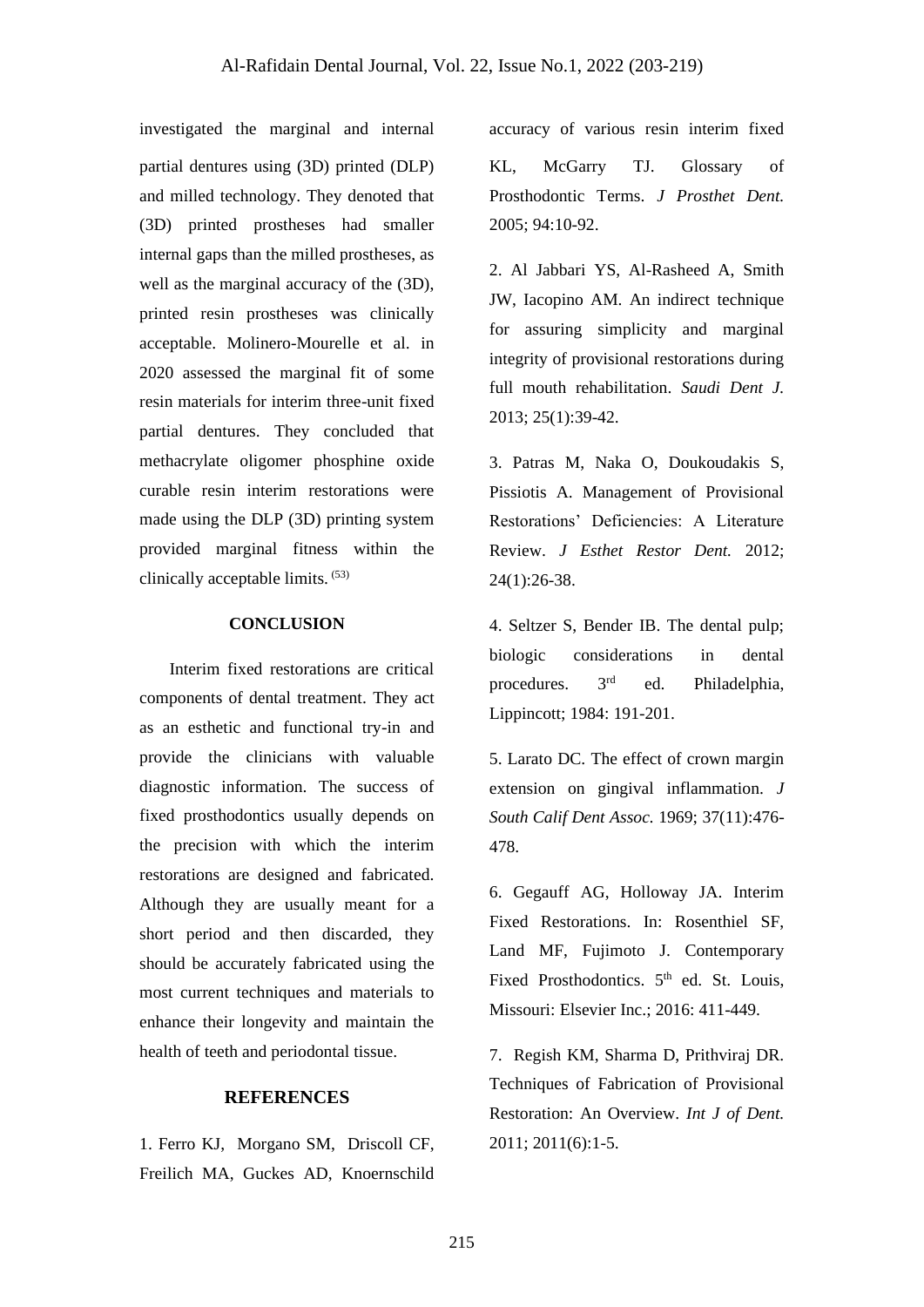8. Perry RD, Magnuson B. Provisional materials: key components of interim fixed restorations. *Compend Contin Educ Dent.* 2012; 33(1): 59-60.

9.Vellingiri K, Nooji D, Suhas R K, Shetty B, Kumar M, Meghashr K. Current Trends in Fixed Prosthodontics. *J Adv Clinic & Res Ins.* 2020; 7: 51–54.

10. Singla M, Padmaja K, Arora J, Shah A. Provisional Restorations in Fixed Prosthodontics. *Int J Dent Med Res.* 2014; 1(4):148-151.

11. Nejatidanesh F, Momeni G, Savabi O. Flexural strength of interim resin materials for fixed prosthodontics. *J Prosthodont.* 2009; 18(6): 507-511.

12. Al-Sowygh ZH. The effect of various interim fixed prosthodontic materials on the polymerization of elastomeric impression materials. *J Prosthet Dent.* 2014; 112(2):176-180**.**

13. Krishna PD, Shetty M, Alva H, Anupama PD. Provisional Restorations in Prosthodontics Rehabilitations-Concepts, Materials and Techniques. *NUJHS.* 2012; 2 (2): 72-77.

14. Young HM, Smith CT, Morton D. Comparative in vitro evaluation of two provisional restorative materials. *J Prosthet Dent.* 2001;85(2):129-132.

15. Yanikoğlu N, Bayindir F, Kürklü D, Beşir B. Flexural Strength of Temporary Restorative Materials Stored in Different Solutions. *Open J Stomatol.* 2014; 4(6): 291-298.

16. Mehrpour H, Farjood E, Giti R, Ghasrdashti AB, Heidari H. Evaluation of the Flexural Strength of Interim Restorative Materials in Fixed Prosthodontics. *J Dent Shiraz Univ Med Sci.* 2016; 17(3): 201-206.

17. Comisi JC. Provisional materials: Advances lead to extensive options for clinicians. *Compend Contin Educ Dent.* 2015; 36(1):54-59.

18. Raghavan R, Shajahan PA, Kunjumon N. Provisionals in dentistry from past to recent advances. *Int J Dent Med Sci Res.* 2018; 2:1-6.

19. Gandhimathi1 J, Kanmani M, Nasreen S, Vinayagavel K, Sabarigirinathan C, Srinidhi L. Recent Advances in Provisional Restorations. *IOSR.* 2019; 18  $(4):$ 53-58.

20. Lui JL, Setcos JC, Phillips RW. Temporary restorations: a review. *Oper Dent.* 1986; 11(3):103-110.

21. Munksgaard EC. Toxicology versus allergy in restorative dentistry. *Adv Dent Res.* 1992; 6:17-23

22. Monday JJL, Blais D. Marginal adaptation of provisional acrylic resin crowns. *J Prosthet Dent.* 1985; 54(2):194- 197.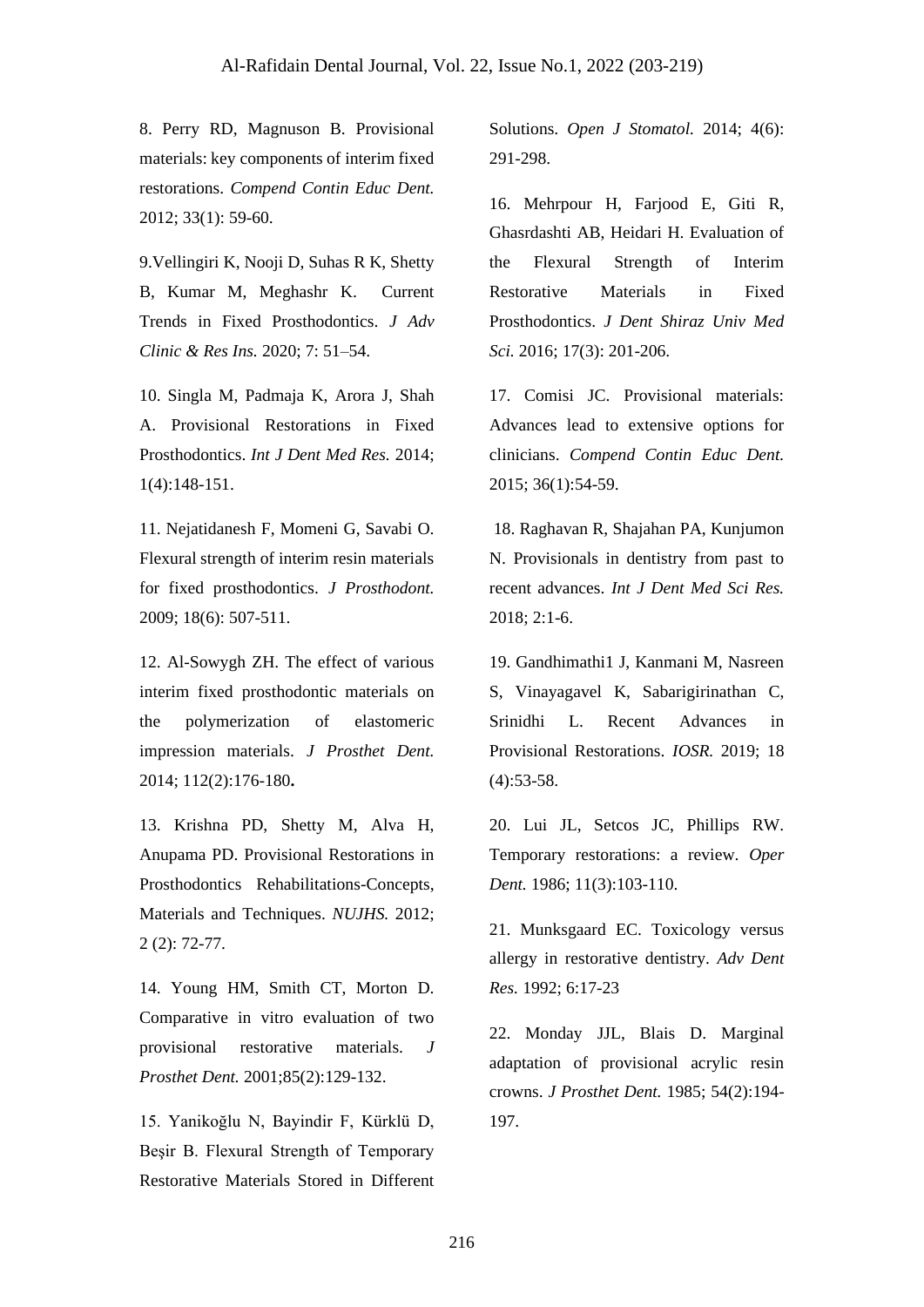23. Svanborg, P. A systematic review on the accuracy of zirconia crowns and fixed dental prostheses. *Biomater Investig Dent.* 2020; 7(1): 9–15.

24. Rinke S, Fornefett D, Gersdorff N, Lange K, Roediger M. Multifactorial analysis of the impact of different manufacturing processes on the marginal fit of zirconia copings. *Dent Mater J.* 2012; 31: 601–609.

25. Zwetchkenbaum S, Weiner S, Dastane A, Vaidyanathan TK. Effects of relining on long-term marginal stability of provisional crowns. *J Prosthet Dent.* 1995; 73(6):525–529.

26. Ehrenberg DS, Weiner S. Changes in marginal gap size of provisional resin crowns after occlusal loading and thermal cycling. *J Prosthet Dent.* 2000; 84(2):139– 148.

27. Chen HL, Lai YL, Chou IC. Shear bond strength of provisional restoration materials repaired with light-cured resins. *Oper Den.* 2008; 33(5):508–515.

28. Narva KK, Lassila LV, Vallittu PK. Fatigue resistance and stiffness of glass fiber-reinforced urethane dimethacrylate composite. *J Prosthet Dent.*2004; 91(2):158-163.

29. Chang M, Hung C, Chen W, Tseng S, Chen Y, Wang J. Effects of pontic span and fiber reinforcement on fracture strength of multi-unit provisional fixed

partial dentures. *J Dent Sci.* 2019; 14(3):309-317.

30. Hagge MS, Lindemuth JS, Jones A. Shear bond strength of bis-acryl composite provisional material repaired with flowable composite. *J Esthet Restor Dent.* 2002;14(6):47–52.

31. Guler AU, Kurt S, Kulunk T. Effects of various finishing procedures on the staining of provisional restorative materials. *J Prosthet Dent.* 2005; 93:453– 458.

32. Geganuff AG, Holloway JA. Provisional restorations. In: Rosensteil SF, Land MF, Fujimoto J. Contemporary Fixed Prosthodontics. 4<sup>th</sup> ed. Mosby Elsevier. St. Louis; 2006:466-504.

33. Michalakis K, Pissiotis A, Hirayama H. Comparison of temperature increase in the pulp chamber during the polymerization of materials used for the direct fabrication of provisional restorations. *J Prosthet Dent.* 2006; 96(6):418–423.

34. Hammond BD, Cooper JR, Lazarchik DA. Predictable repair of provisional restorations. *J Esthet Restor Dent.* 2009; 21(1):19–25.

35. Hamouda I, Beyari M. Addition of glass fibers and titanium dioxide nanoparticles to the acrylic resin denture base material: comparative study with the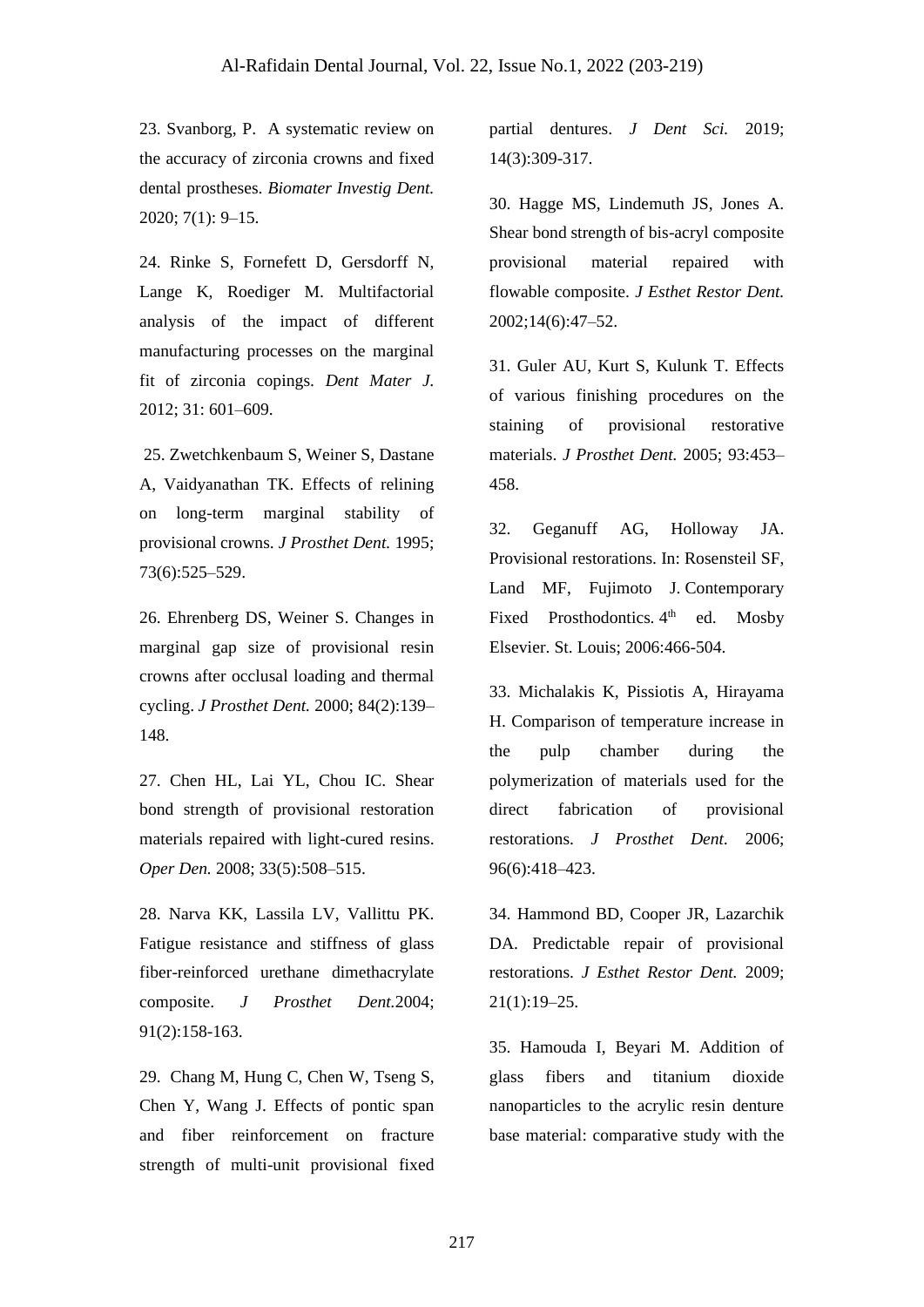conventional and high impact types. *Oral Health Dent Manag.* 2014; 13(1):107–112.

36. Alhavaz A, Dastjerdi MR, Ghasemi A, Ghasemi A, Sahraei AA. Effect of untreated zirconium oxide nanofiller on the flexural strength and surface hardness of autopolymerized interim fixed restoration resins. *J Esthet Restor Dent.*  2017; 29(4):264-269.

37. Alander P, Lassila LV, Vallittu PK. The span length and cross-sectional design affect values of strength. *Dent Mater.* 2005; 21(4):347-353.

38. Gopichander N, Halini Kumarai KV, Vasanthakumar M. Effect of polyester fiber reinforcement on the mechanical properties of interim fixed partial dentures. *The Saudi Dent J.* 2015; 27(4): 194-220.

39. Sheng TJ, Shafee MF, Ariffin Z, Jaafar M. Review on poly-methyl methacrylate as denture base materials. *Malaysian J Micro.* 2018; 14(1):1-16

40. Leao RS, Moraes SLD, Gomes JML, Lemos CAA, Casado BGDS, Vasconcelos BCDE, Pellizzer EP. Influence of addition of zirconia on PMMA: A systematic review. *Mater Sci Eng C Mater Biol Appl.* 2020; 106:1-8.

41. Ergun G, Sahin Z, Ataol AS. The effects of adding various ratios of zirconium oxide nanoparticles to poly (methyl methacrylate) on physical and

mechanical properties. *J Oral Sci.* 2018; 60(2):304-315.

42. Jasim BS, Ismail IJ. The effect of silanized alumina nano-fillers addition on some physical and mechanical properties of heat cured polymethyl methacrylate denture base material. *J Bagh Coll Dent*. 2014; 26(2):18–23.

43. Vojdani M, Bagheri R, Khaledi AAR. Effects of aluminum oxide addition on the flexural strength, surface hardness, and roughness of heat-polymerized acrylic resin. *J Dent Sci.* 2012; 7:238–244.

44. Gad M, Fouda S, Al-Harbi F, Nap¨ ankangas, ¨ R, Raustia A. PMMA denture base material enhancement: a review of fiber, filler, and nanofiller addition. *Inter J Nano.*2017; 12: 3801–3812.

45. Muklif OR, Ismail IJ. Studying the effect of addition, a composite of silanized nano-Al2O3 and plasma treated polypropylene fibers on some physical and mechanical properties of heat cured PMMA denture base material. *J Bagh Coll Dent.* 2015; 27(3):22–27.

46. Gad MM, Al-Thobity AM, Rahoma A, Abualsaud R, Al-Harbi FA, Akhtar S. Reinforcement of PMMA Denture Base Material with a Mixture of ZrO2 Nanoparticles and Glass Fibers. *Inter J Dent.*2019; 2019:1-11.

47. Chowdhury AR, Kaurani P, Padiyar N, Meena S, Sharma H, Gupta A. Effect of